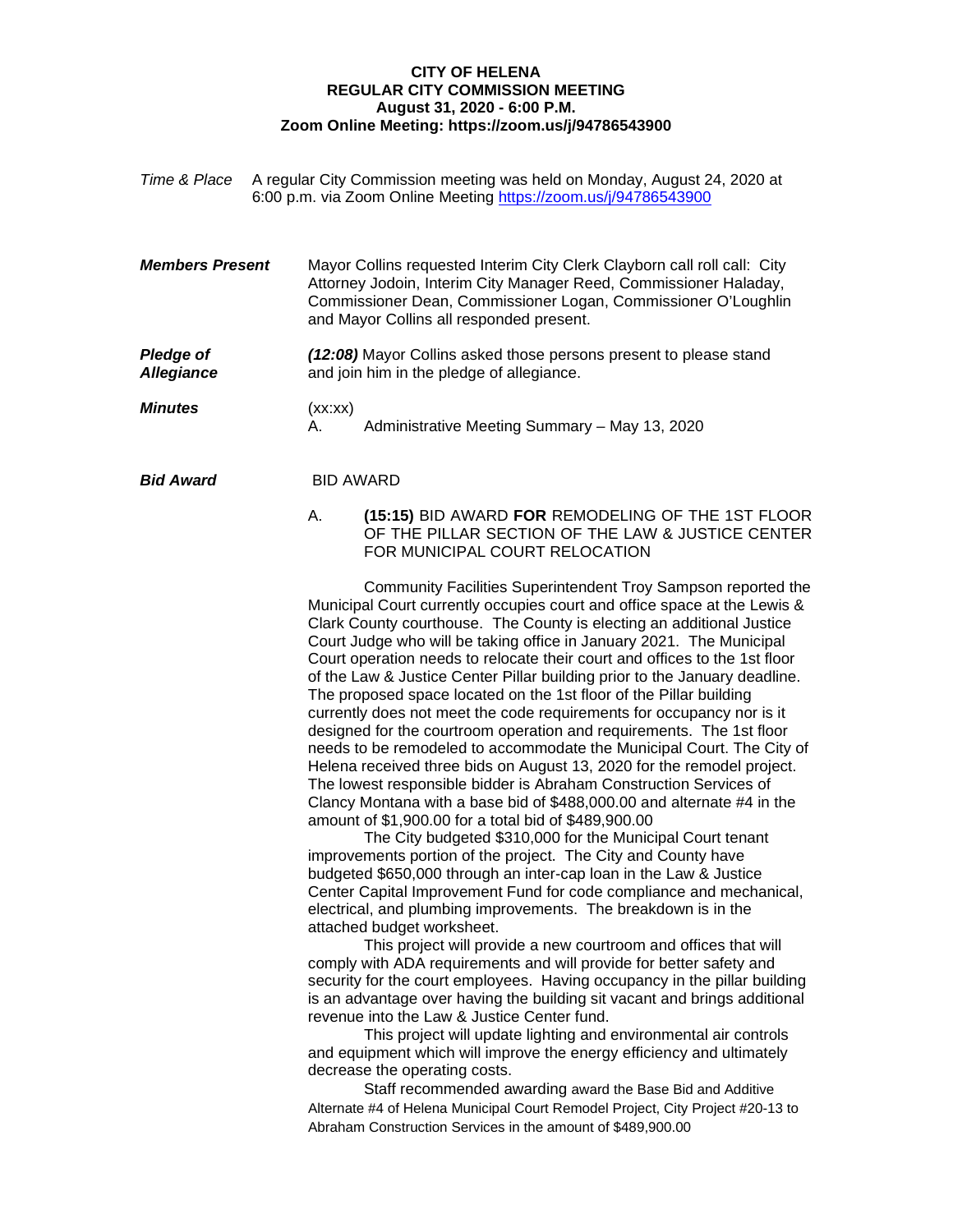| <b>Discussion</b>                                                                                                   |                        |                                                                                                                                                                                                                                                                                                                                                                                                                                                                                                                                         |  |
|---------------------------------------------------------------------------------------------------------------------|------------------------|-----------------------------------------------------------------------------------------------------------------------------------------------------------------------------------------------------------------------------------------------------------------------------------------------------------------------------------------------------------------------------------------------------------------------------------------------------------------------------------------------------------------------------------------|--|
|                                                                                                                     |                        | (18:22) Commissioner Dean had follow-up questions.                                                                                                                                                                                                                                                                                                                                                                                                                                                                                      |  |
| <b>Public Comment</b>                                                                                               | made.                  | (19:05) Mayor Collins opened the floor for public comments. None were                                                                                                                                                                                                                                                                                                                                                                                                                                                                   |  |
| <b>Motion</b>                                                                                                       |                        | (19:15) Commissioner Logan moved to award the Base Bid and<br>Additive Alternate #4 of Helena Municipal Court Remodel Project,<br>City Project #20-13 to Abraham Construction Services in the<br>amount of \$489,900.00 Commissioner Dean seconded the motion.<br>Interim City Clerk Clayborn called a roll call vote, as follows:<br>Commissioner Haladay voted aye, Commissioner Dean voted aye,<br>Commissioner Logan voted aye, Commissioner O'Loughlin voted aye,<br>and Mayor Collins voted aye. The motion carried, 5-0. (19:54) |  |
| Communications from (57:25) COMMUNICATIONS/PROPOSALS FROM CITY<br><b>COMMISSIONERS</b><br><b>City Commissioners</b> |                        |                                                                                                                                                                                                                                                                                                                                                                                                                                                                                                                                         |  |
|                                                                                                                     |                        | No report given.                                                                                                                                                                                                                                                                                                                                                                                                                                                                                                                        |  |
| <b>Report of the City Attorney</b>                                                                                  |                        | (57:30)                                                                                                                                                                                                                                                                                                                                                                                                                                                                                                                                 |  |
|                                                                                                                     |                        | City Attorney Jodoin had no report.                                                                                                                                                                                                                                                                                                                                                                                                                                                                                                     |  |
| <b>Report of the City Manager</b>                                                                                   |                        | (57:35)                                                                                                                                                                                                                                                                                                                                                                                                                                                                                                                                 |  |
|                                                                                                                     |                        | Interim City Manager Reed had no report.                                                                                                                                                                                                                                                                                                                                                                                                                                                                                                |  |
| <b>Regular Items</b>                                                                                                |                        | (59:37)                                                                                                                                                                                                                                                                                                                                                                                                                                                                                                                                 |  |
|                                                                                                                     | В.                     | (19:58) CONSIDER A CITY MANAGER EMPLOYMENT<br>AGREEMENT WITH RACHEL HARLOW-SCHALK.                                                                                                                                                                                                                                                                                                                                                                                                                                                      |  |
|                                                                                                                     | position.              | With the assistance of the Novak Consultant Group, the City<br>Commission engaged in a nation-wide search to recruit a permanent city<br>manager. Following an extensive recruitment process on August 15,<br>2020, the City Commission reached consensus to negotiate an<br>employment agreement with Rachel Harlow-Schalk for the city manager                                                                                                                                                                                        |  |
|                                                                                                                     |                        | Mrs. Harlow-Schalk has signed the agreement that outlines the<br>terms of her employment by the City:                                                                                                                                                                                                                                                                                                                                                                                                                                   |  |
|                                                                                                                     | $\bullet$<br>$\bullet$ | two-year term beginning on October 19, 2020 with an optional<br>two-year extension.<br>annual salary of \$154,000.                                                                                                                                                                                                                                                                                                                                                                                                                      |  |
|                                                                                                                     |                        | Approving an employment agreement with Mrs. Harlow-Schalk will secure<br>a permanent city manager.                                                                                                                                                                                                                                                                                                                                                                                                                                      |  |